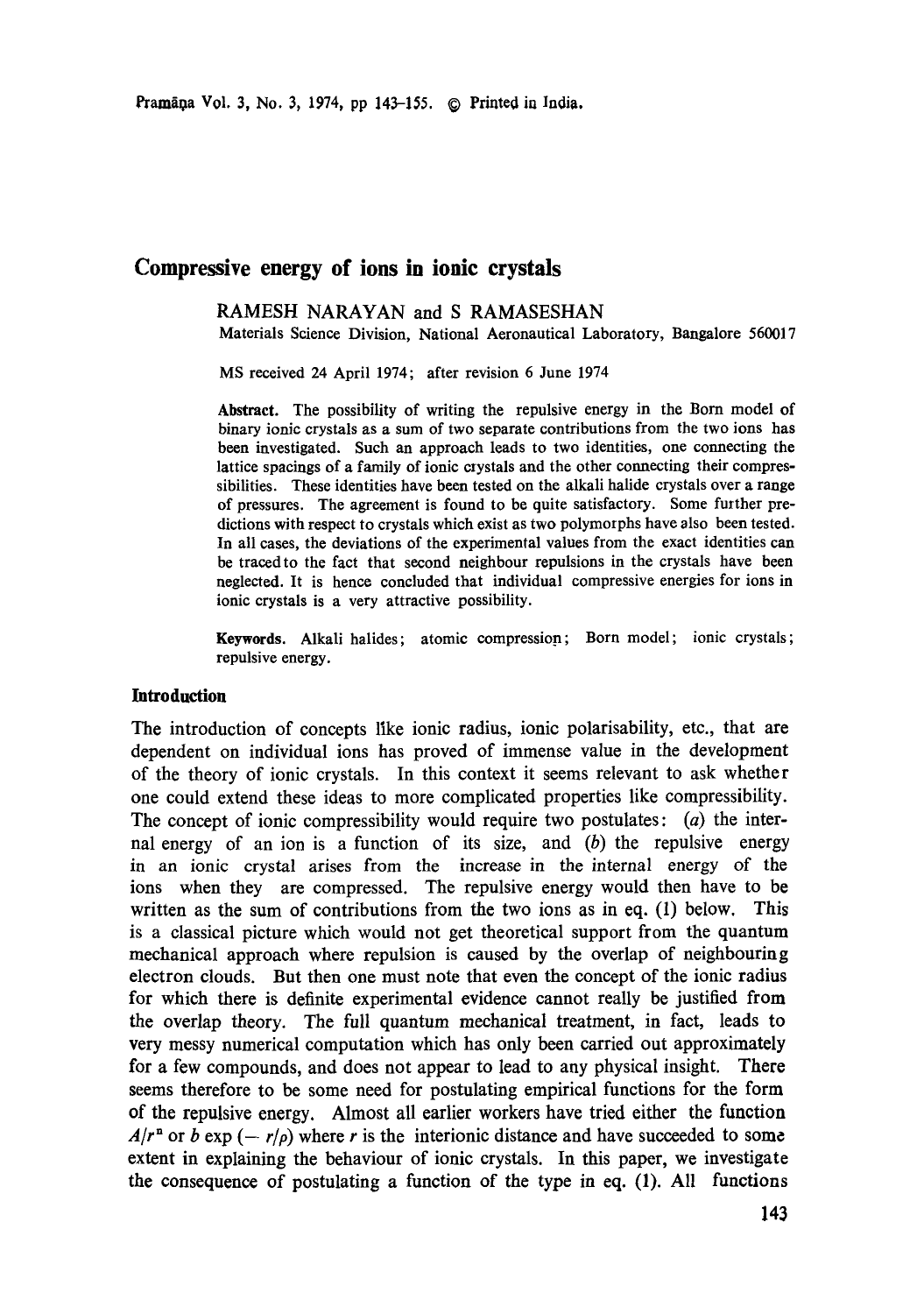proposed are only attempted approximations to the true repulsive function. However, the function we have proposed, if found acceptable, has some advantages. Firstly, this would directly lead to a kind of inverse additivity rule for the compressibilities of ions. Further, if we consider a family of binary ionic crystals made up of all combinations of  $m$  positive ions and  $n$  negative ions, whereas all the earlier approaches mentioned above would require *mn* functions to be determined, the present alternative would require only  $(m + n)$  functions.

In this paper, we test this postulate  $[(eq. (1)]$  on the alkali halides. The various attractive forces between the ions have been treated as in the Born model [for a good review of the Born model, *see* Tosi (1964)].

Just from the functional form of the repulsive potential assumed, we are able to derive two identities which have to be satisfied by certain experimentally determinable quantities in sets of crystals. These identities have been tested on the alkali halides. The agreement appears to be satisfactory implying that the concept of individual compressive energy for ions is an attractive possibility worthy of further investigation and evaluation.

#### **Theory**

In this paper we investigate the possibility of the repulsive energy being completely separated out into the *sum of contributions from the two ions.* Thus

$$
W_{\text{rep}} = W_{+}(r_{+}) + W_{-}(r_{-}) \tag{1}
$$

where,  $W_+$  and  $W_-$  are functions of  $r_+$  and  $r_-,$  the radii of the two ions. The functions  $W_+$  and  $W_-$  are presumed to be unique for a given ion and hence transferable from one crystal to another. Geometrically, we can visualize an ion as a soft fluffy sphere, the repulsive energy being produced by compression and distortion at the points of contact with its neighbours. *The repulsive energy in this formulation does not depend on the agency causing the distortion.* It should be noted that in the present formulation  $r_+$  and  $r_-$  are *variables* which can vary for a given ion from crystal to crystal and also with pressure in the same crystal.

To keep the discussion as general as possible, we do not specify any particular functional form for  $W_+$  and  $W_+$ . We thus write the total lattice energy per molecule of a binary ionic crystal as

$$
W = -\frac{ae^2}{r} - \frac{C}{r^6} - \frac{D}{\epsilon} + W_+(r_+) + W_-(r_-)
$$
 (2)

where the first three terms on the right hand side give respectively the Madelung electrostatic energy, the van der Waals dipole-dipole interaction energy and the van der Waals dipole-quadrupole interaction energy. As it stands,  $W$  is a function of three variables--r, the nearest neighbour distance,  $r_{+}$ , the radius of the positive ion, and  $r_$ , the radius of the negative ion.

Now, in our geometrical picture of the crystal, the nearest neighbours are in contact with one another, so that we immediately have the relation

$$
r = r_+ + r_- \tag{3}
$$

In addition, we have one further relation expressing the internal equilibrium of the lattice. This arises from the minimisation of the energy of the crystal with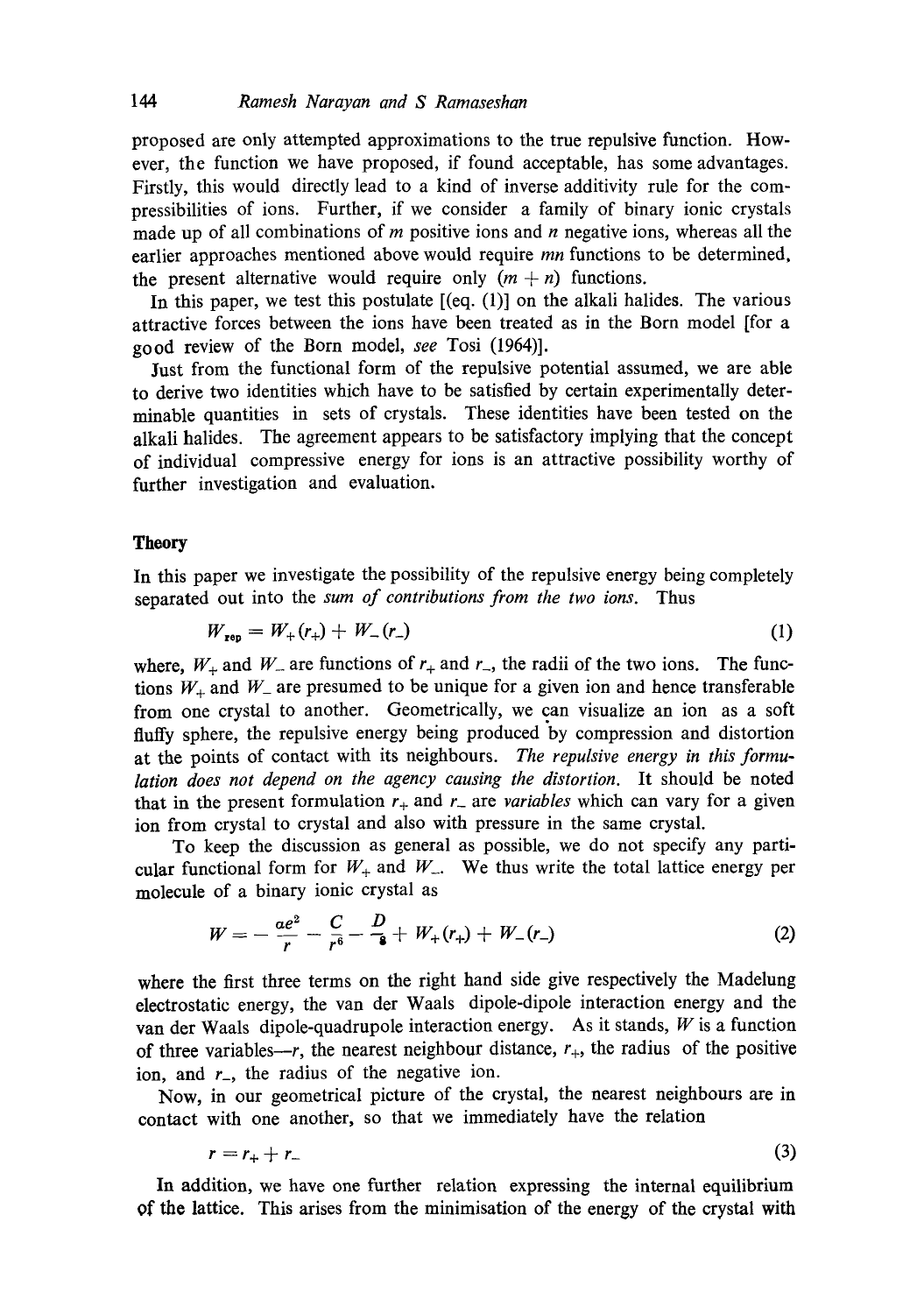respect to its internal co-ordinates  $r_+$  and  $r_-$ . Physically we can picture this as the two ions pushing against each other and so adjusting their radii [subject always to equation (3)] that the forces they exert on each other are balanced. This requires the condition

$$
\frac{dW_{+}(r_{+})}{dr_{+}} = \frac{dW_{-}(r_{-})}{dr_{-}}
$$
\n(4)

Relation (4) like relation (3) is always valid.

Because of relations (3) and (4),  $r_+$  and  $r_-$  are functions of r. Thus, in equation (2), *W becomes a function of only r* and we are justified in talking of total derivatives of the type  $dW(r)/dr$ ,  $d^2W(r)/dr^2$ , etc. Differentiating (2) with respect to  $r$  and using relations (3) and (4), we then have

$$
W_{+}'(r_{+}) = W_{-}'(r_{-}) = \frac{\mathrm{d}W(r)}{\mathrm{d}r} - \frac{ae^{2}}{r^{2}} - \frac{6C}{r^{7}} - \frac{8D}{r^{9}} = f(r)
$$
(5)

where for convenience in later discussion, we have called the function on the right  $f(r)$ .  $f(r)$  is a unique function of r for a given crystal though it is, in general, different for different crystals. In the present picture of the crystal,  $r_{+}$  and  $r_{-}$  are perfectly meaningful physical parameters. The reason why it is necessary to convert back into a description in terms of  $r$  is that the various quantities of interest are experimentally determined only as functions of r. All the quantities in  $f(r)$ can be calculated from experimental data as will be shown in the next section. Hence, one can calculate the derivative of the two ionic repulsive functions. This derivative varies with the lattice spacing as can be seen from (5), and hence for a range of pressures, one gets a range of values for  $W_{+}$ <sup>'</sup> ( $r_{+}$ ) and  $W_{-}$ ' ( $r_{-}$ ).

Now suppose we consider the same ion occurring in two different crystals. To fix ideas, let us say the positive ion is common to two crystals. In general,  $W_{+}'$  $(r_{+})$  will not be the same for both the crystals. However, it is possible to find two pressures  $P_1$  and  $P_2$  such that the value of  $f(r)$  is the same in both the crystals. The function  $W_+^{\prime}$  ( $r_+$ ), we have assumed, is a property of the ion alone and so is the same in both crystals. Thus, if  $W_+^{\prime}(r_+)$  is a monotonic function of  $r_+$ , we can say that the ion has the same radius  $r_+$  in crystal 1 at pressure  $P_1$  and crystal 2 at pressure  $P_2$ . This is somewhat similar to the original idea of Goldschmidt (1926) and Pauling (1927) of assigning ionic radii except that in the present treatment, the ionic radii are *variables* and so are equal in two crystals only when  $f(r)$  is the same.

Now consider four ions  $A^+$ ,  $B^+$ ,  $C^-$ ,  $D^-$  and the four crystals they form

$$
A^{+}C^{-} \qquad A^{+}D^{-} \qquad B^{+}C^{-} \qquad B^{+}D^{-}
$$
  
I II III IV (6)

Suppose we consider these four crystals under such pressures that the value of  $f(r)$  defined in (5) is the same for all four. Then by the above arguments, ion  $A^+$ has the same radius in crystals I and II, ion  $B<sup>+</sup>$  the same radius in crystals III and IV, etc., and it is easily shown that

$$
(r_{1} + r_{1v}) - (r_{1v} + r_{1v}) = (r_{+}^{A} + r_{-}^{C}) + (r_{+}^{B} + r_{-}^{D}) - (r_{+}^{A} + r_{-}^{D})
$$

$$
- (r_{+}^{B} + r_{-}^{C}) = 0
$$
(7)

Equation (7) is an identity among the lattice spacings of any four crystals of the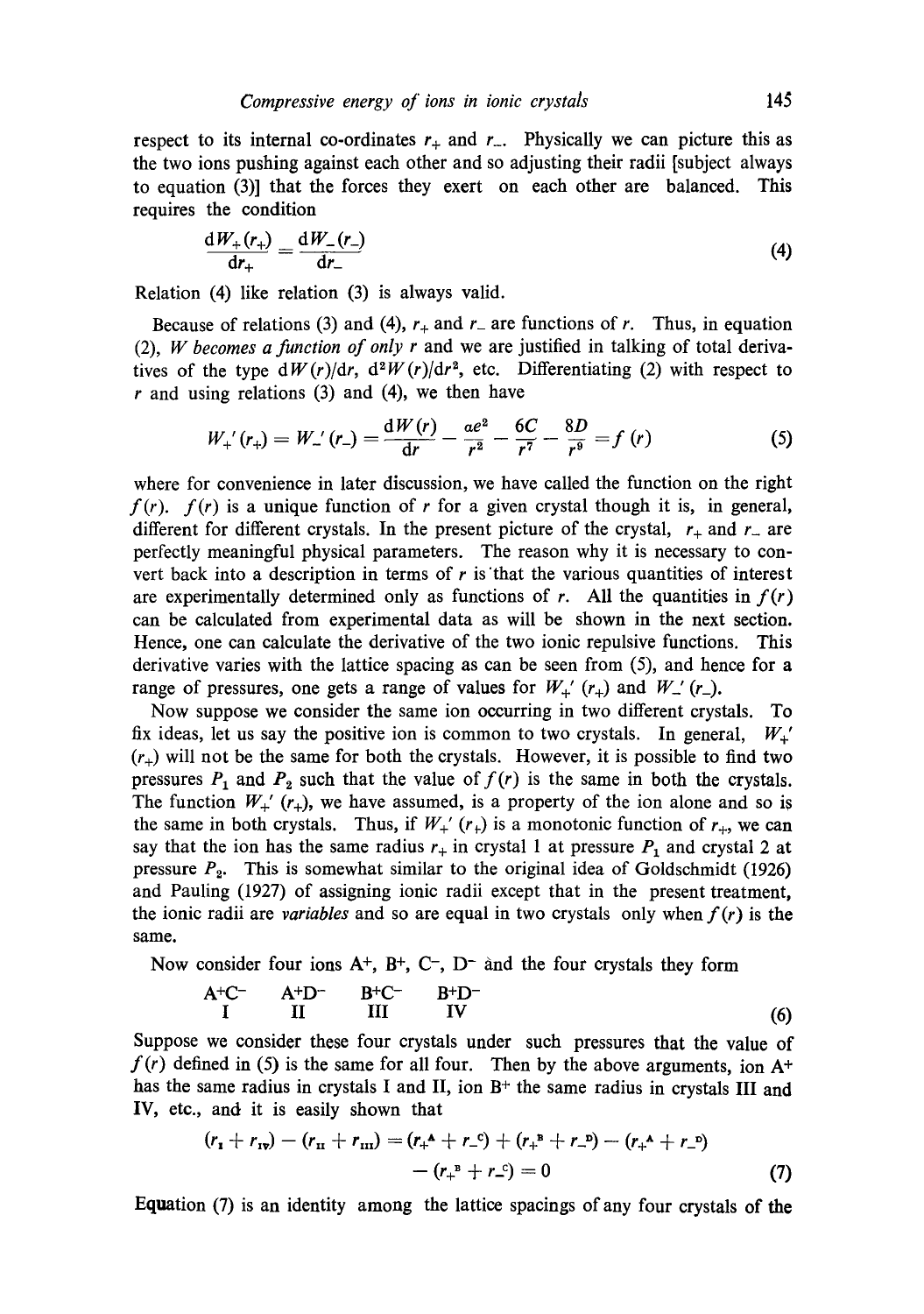type (6) considered under conditions of equal  $f(r)$ . Eq. (7) follows from the original assumption of additivity of separate ionic repulsive energies which we have seen leads to the concept of uniqueness of ionic radius under identical forces, regardless of the actual crystal considered. Hence a verification of (7) may be considered a justification of the assumption.

Now, differentiating  $(5)$  with respect to r once again, we have

$$
W_{+}^{''}(r_{+})\frac{dr_{+}}{dr}=W_{-}^{''}(r_{-})\frac{dr_{-}}{dr}=\frac{d^{2}W}{dr^{2}}+\frac{2ae^{2}}{r^{3}}+\frac{42C}{r^{8}}+\frac{72D}{r^{10}}\tag{8}
$$

Differentiating (3) with respect to  $r$  and solving with the help of (8), we have

$$
\frac{dr_{+}}{dr} = \frac{W_{-}^{''}(r_{-})}{W_{+}^{''}(r_{+}) + W_{-}^{''}(r_{-})}
$$
(9)

and a similar expression for *dr\_/dr.* Substituting back in (8) and inverting the whole equation, we have

$$
\frac{1}{W_{+}^{''}(r_{+})} + \frac{1}{W_{-}^{''}(r_{-})} = \frac{1}{\frac{d^{2}W}{dr^{2}} + \frac{2ae^{2}}{r^{3}} + \frac{42C}{r^{8}} + \frac{72D}{r^{10}}} = g(r)
$$
(10)

where, for convenience, we have called the function on the right  $g(r)$ . The left hand side of (10) is again the sum of two terms each of which is exclusively the function of one of the ions. Hence, exactly as before, if we consider four crystals of the type (6) under conditions of equal values of  $f(r)$ , we have

$$
\{g(r)_{\rm r}+g(r)_{\rm rv}\}-\{g(r)_{\rm r}+g(r)_{\rm m}\}=0\tag{11}
$$

g (r) is related to the compressibility through  $d^2W/dr^2$  [eqs (10) and (15)] and hence (11) is essentially an identity among the compressibilities of the crystals I to IV. The verification of (11) may be considered another justification for the additivity of ionic repulsive energies assumed in (1).

It should be noted that in eqs (7) and (11), the four crystals compared have to be of the same crystal structure. This is an obvious precaution since the repulsive potential is a function of the co-ordination number. However, we could correct for the change in crystal structure by postulating that the repulsive potential is directly proportional to the number of nearest neighbours *n, i.e.,* 

$$
W_{\pm}(r_{\pm}) = nh_{\pm}(r_{\pm})
$$
\n<sup>(12)</sup>

where  $h_{\pm}(r_{\pm})$  is a unique function for a given ion, independent of the crystal structure. This seems reasonable in our geometrical picture of the repulsive potential arising from the distortion and compression of the spherical ion at the points of contact with its neighbours. Thus, if a crystal exists in two different structures (at different pressures, of course) having the same nearest neighbour distance, then (12) implies that

$$
\frac{n_1}{n_2} = \frac{f_1(r)}{f_2(r)} = \frac{g_2(r)}{g_1(r)}\tag{13}
$$

This is yet another result that can be tested.

It should be mentioned that the results  $(7)$ ,  $(11)$  and  $(13)$  cannot be exact if second neighbour repulsions are also present. This is because second neighbour repulsion cannot be separated into two functions of  $r_{+}$  and  $r_{-}$  alone, but depends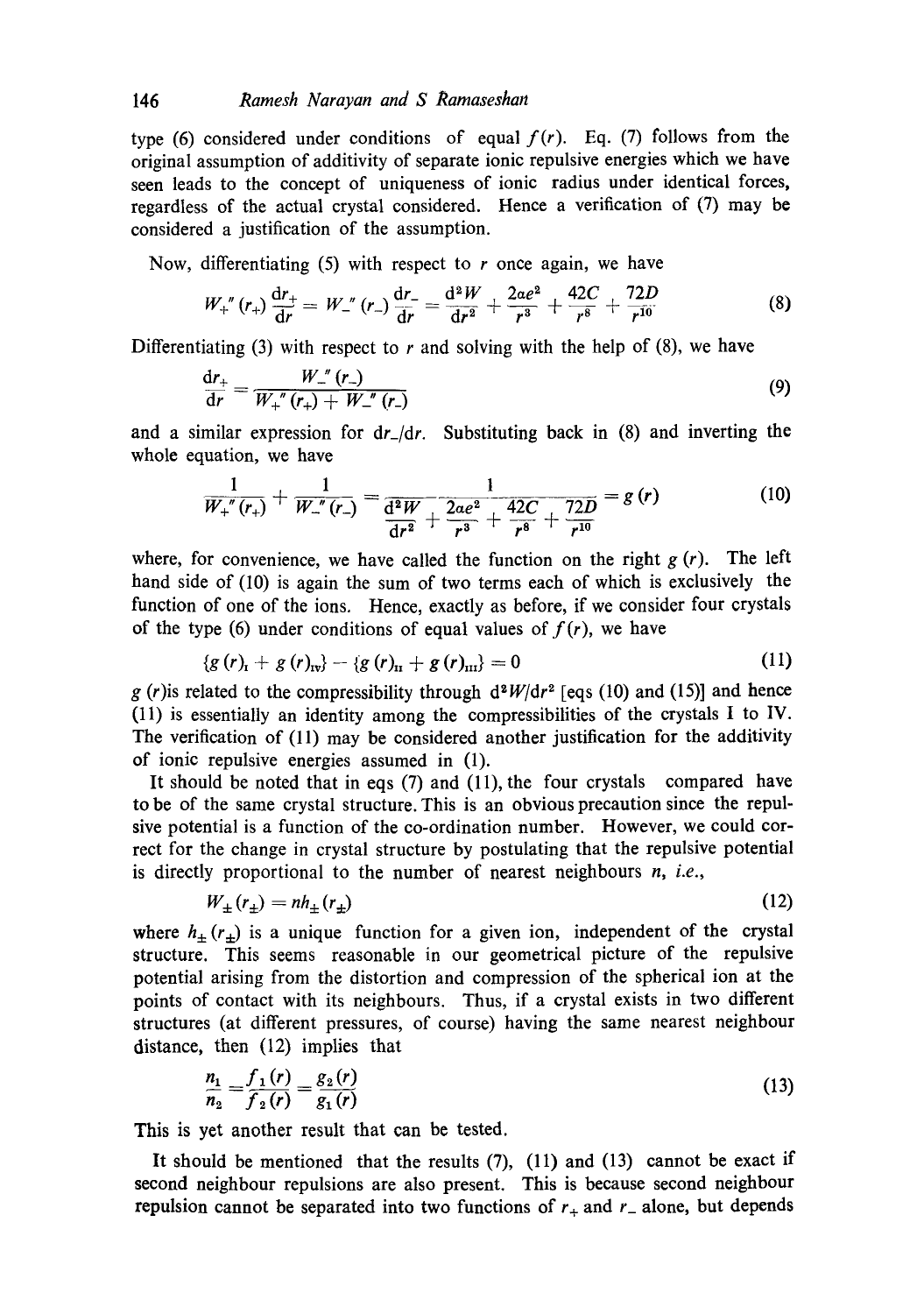on the inter-ionic spacing  $r = r_+ + r_-$ ). Thus, the expression (2) for the lattice energy does not include the contribution from second neighbour repulsion.

### **Results**

The above identities, eqs  $(7)$ ,  $(11)$  and  $(13)$ , have been tested for the alkali halides. The experimental values for the calculations were taken from the following sources. The room temperature atmospheric pressure lattice spacings were taken from NBS (1953-1957). For variations of  $r$  with pressure, the compressibility data of Vaidya and Kennedy (1971) were used. The van der Waals coefficients C and D were taken from Mayer (1933). For  $dW/dr$  and  $d^2W/dr^2$ , the Hildebrand (1931) equations of state were used

$$
\frac{\mathrm{d}W}{\mathrm{d}V} = -P + \frac{T\beta}{K} \tag{14}
$$

$$
\frac{\mathrm{d}^{2}W}{\mathrm{d}V^{2}} = \frac{1}{V\bar{K}} \left[ 1 + \frac{T}{\bar{K}} \left\{ \left( \frac{\partial K}{\partial T} \right)_{\mathbf{P}} + \frac{\beta}{\bar{K}} \left( \frac{\partial K}{\partial P} \right)_{\mathbf{T}} \right\} \right] \tag{15}
$$

where P is the pressure, V is the volume per molecule, T is the temperature,  $\beta$  is the isobaric volume expansivity  $1/V$  ( $\partial V/\partial T$ )<sub>P</sub> and K is the isothermal compressibility  $-1/V \left(\frac{\partial V}{\partial P}\right)_T$ . The room temperature, atmospheric pressure values of the thermodynamic quantities were taken from Cubicciotti (1959, 1960, 1961). Since there are no experimental data at high pressures, the following approximate relations were used:

$$
\beta_P = \beta_0 \frac{K_P V_0}{K_0 V_P} \tag{16}
$$

$$
\left[\frac{T}{K}\left(\frac{\partial K}{\partial T}\right)_{P} + \frac{\beta}{K}\left(\frac{\partial K}{\partial P}\right)_{T}\right]_{P} = \frac{\beta_{P}}{\beta_{0}}\left[\frac{T}{K}\left(\frac{\partial K}{\partial T}\right)_{P} + \frac{\beta}{K}\left(\frac{\partial K}{\partial P}\right)_{T}\right]_{0}
$$
(17)

where  $K_{p}$ , the compressibility at pressure P was obtained from the PV data of Vaidya and Kennedy (1971). Relations (16) and (17) were derived assuming that the Grüneisen's constant  $\gamma$  ( $= V\beta/C_{V}K$ ) is independent of pressure. It should be mentioned that the approximations (16) and (17) are not very important since the corresponding terms in (14) and (15) are only in the nature of small corrections.

Using the above values, the quantity  $f(r)$  was calculated as a function of pressure for 15 alkali halides, *viz.*, the chlorides, bromides and iodides of lithium, sodium, potassium, rubidium and caesium. The fluorides were not included because, in many cases, sufficiently reliable high pressure data were not available. Taking the crystals in groups of four as in (6), the quantity

$$
\Delta r = (r_{\rm r} + r_{\rm rv}) - (r_{\rm tr} + r_{\rm m}) \tag{18}
$$

was calculated for a range of common value of  $f(r)$ . The mean results are tabulated in table 1. It is seen that  $\langle \Delta r \rangle$  is not exactly zero as expected by eq. (7) but is invariably a small negative quantity. The significance of this is discussed in the next section. The r.m.s. deviations of  $\Delta r$ , also given in table 1, are seen to be of the order of  $0.0020~\text{\AA}$  (*r* is of the order of 3  $\text{\AA}$ ).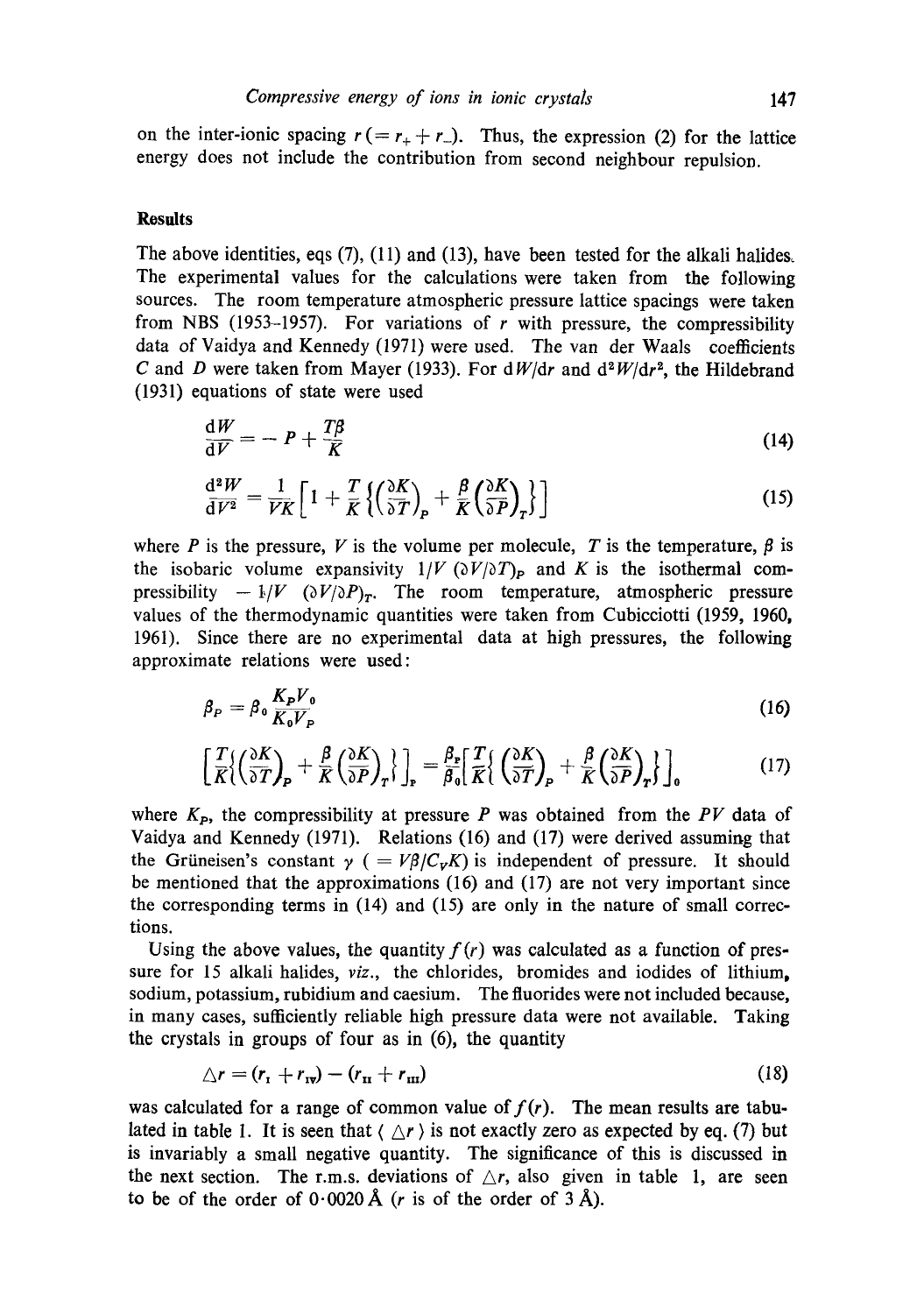| Type of     | Combination of Alkali                                                                                                                                                                                                                                 | $\Delta r(A)$                                                                                                                                                                                               | $\triangle$ g (10 <sup>-6</sup> cm <sup>2</sup> /erg)                                                                                                                                  |
|-------------|-------------------------------------------------------------------------------------------------------------------------------------------------------------------------------------------------------------------------------------------------------|-------------------------------------------------------------------------------------------------------------------------------------------------------------------------------------------------------------|----------------------------------------------------------------------------------------------------------------------------------------------------------------------------------------|
| structure   | <b>Halides</b>                                                                                                                                                                                                                                        | { ∆r }<br>r.m.s.<br>deviation                                                                                                                                                                               | $\langle \Delta \mathbf{r} \rangle$<br>r.m.s.<br>deviation                                                                                                                             |
| <b>NaCl</b> | LiCl, LiBr, NaCl, NaBr<br>LiCl. LiI. NaCl. NaI<br>LiBr, LiI,<br>NaBr, NaI<br>NaCl NaBr, KCl,<br><b>KBr</b><br>NaBr, NaI, KBr,<br>KI)                                                                                                                  | $-0.0048$<br>0.0010<br>$-0.0116$<br>0.0012<br>$-0.0064$<br>0.0010<br>$-0.0147$<br>0.0005<br>$-0.0128$<br>0.0008                                                                                             | $+0.134$<br>0.002<br>$+0.133$<br>0.12<br>$-0.121$<br>0.15<br>$-0.310$<br>0.021<br>$-0.718$<br>0.013                                                                                    |
| CsC1        | KCl. KBr, RbCl. RbBr<br>KCI, KI,<br>RbCl.<br>RbI<br>KBr. KI.<br>RbBr. RbI<br>KCl, KBr, CsCl,<br>CsBr<br>KI.<br>KCI.<br>CsCl,<br>CsI<br>KBr, KI,<br>CsI<br>$CsBr$ ,<br>RbCl, RbBr, CsCl,<br>CsBr<br>RbCl, RbI, CsCl,<br>CsI<br>RbBr, RbI, CsBr,<br>CsI | $-0.0065$<br>0.0007<br>$-0.0123$<br>0.0010<br>$-0.0060$<br>0.0003<br>$-0.0121$<br>0.0009<br>$-0.0344$<br>0.0019<br>$-0.0213$<br>0.0030<br>$-0.0071$<br>0.0023<br>$-0.0208$<br>0.0024<br>$-0.0131$<br>0.0041 | $+0.180$<br>0.13<br>$-0.080$<br>0.07<br>$-0.190$<br>0.065<br>$-0.169$<br>0.204<br>$+0.160$<br>0.171<br>$+0.329$<br>0.083<br>$-0.353$<br>0.11<br>$+0.180$<br>0.084<br>$+0.505$<br>0.058 |

Table 1. Testing relation (7) among lattice spacings and relation (11) among compressibilities for sets of alkali halides

In a similar manner, at constant  $f(r)$ , the quantity  $\triangle g$  given by

$$
\triangle g = \{g(r)_t + g(r)_{\rm{IV}}\} - \{g(r)_{\rm{II}} + g(r)_{\rm{III}}\}\tag{19}
$$

was also calculated for the same groups of crystals. The mean results are tabulated in table 1. The r.m.s. deviations of  $\triangle g$  are seen to be of the order of 0.15  $\times$  10<sup>-6</sup> cm<sup>2</sup>/erg. (g is of the order of  $5 \times 10^{-6}$  cm<sup>2</sup>/erg).

To get a better idea of the quantities entering in the calculations above, a few sample tables and graphs are shown in Appendix 1.

Equation (13) was tested in the case of potassium and rubidium halides which exist in a NaCl type structure ( $n_1 = 6$ ) at low pressures and a CsCl type structure

|            | $\frac{n_2f_1(r)}{n_1f_2(r)}$                              |                     | $n_2 g_2(r)$<br>$n_1g_2(r)$                                |                      |
|------------|------------------------------------------------------------|---------------------|------------------------------------------------------------|----------------------|
| Crystal    | $\left\langle \frac{n_2 f_1(r)}{n_1 f_2(r)} \right\rangle$ | r.m.s.<br>deviation | $\left\langle \frac{n_2 g_2(r)}{n_1 g_1(r)} \right\rangle$ | r.m.s.<br>deviation  |
| KCI        | 0.026                                                      | 0.002               | 0.895                                                      | 0.005                |
| <b>KBr</b> | 0.894                                                      | 0.003               | 0.905                                                      | 0.025                |
| KI         | 0.830                                                      | 0.002               | 0.854                                                      | 0.007                |
| RbCl       | 0.974                                                      | 0.001               | 0.986                                                      | 0.017                |
| RbBr       | 0.948                                                      | . .                 | 1.00                                                       | $\ddot{\phantom{0}}$ |
| RbI        | 0.897                                                      | . .                 | 0.939                                                      | . .                  |

**Table** 2. Testing relation (13) (ligancy effect) for potassium and rubidium halides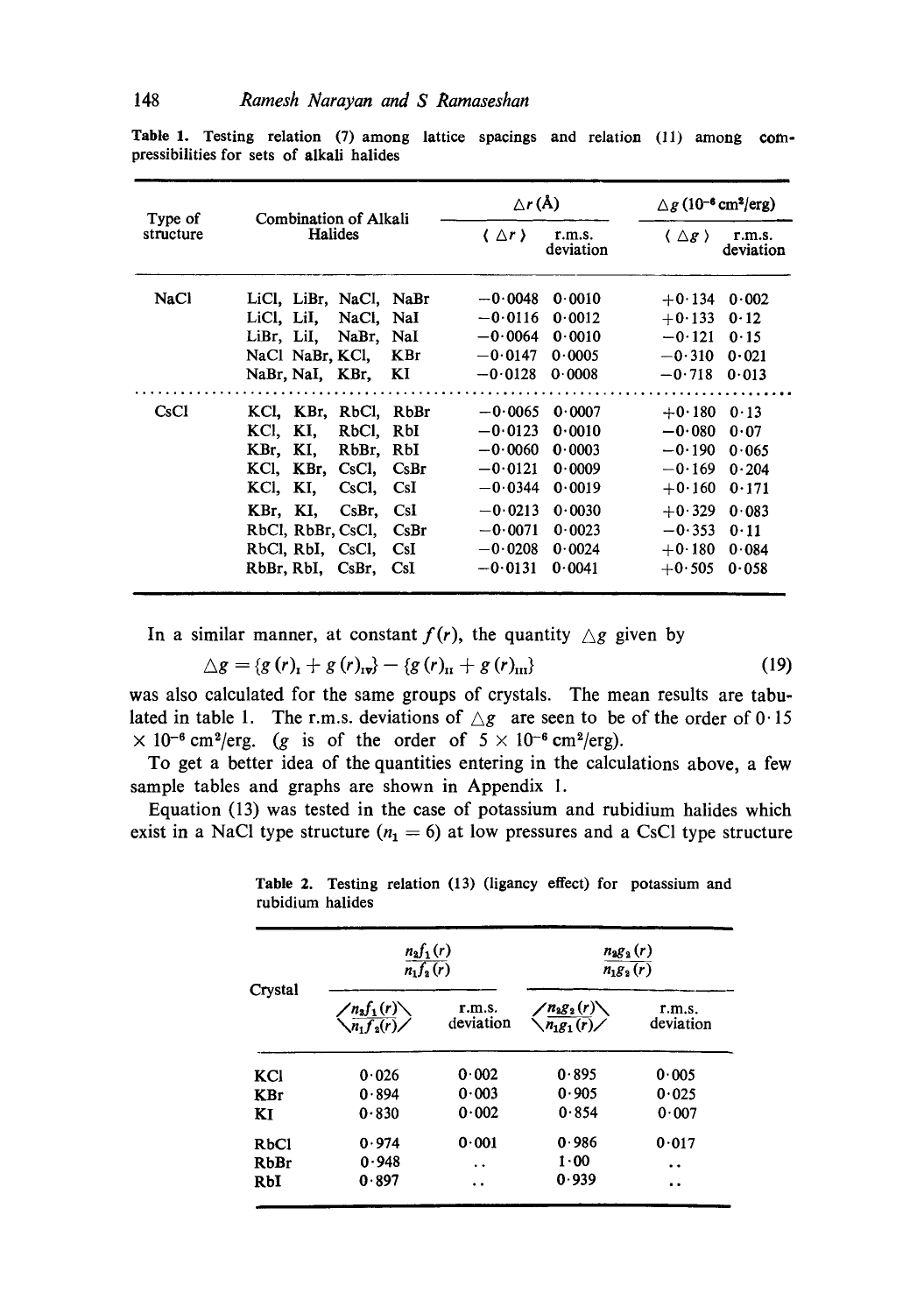$(n_2 = 8)$  at high pressures. The quantities  $n_2 f_1(r)/n_1 f_2(r)$  and  $n_2 g_2(r)/n_1 g_1(r)$ have been calculated for these crystals for a range of common values of  $r$  and the mean values are tabulated in table 2. The deviations of these quantities from the expected value of  $1.0$  are discussed in next section.

### **Discussion of the results and effect of second neighbour repulsion**

Tables 1 and 2 show that the relations  $(7)$ ,  $(11)$  and  $(13)$  are not exactly satisfied. It is possible to explain the deviations as due to the effect of second neighbour repulsions which have been neglected in the above theory. The effect of second neighbour repulsion is to increase the total repulsive potential and thus to shift the equilibrium to larger inter-ionic distances. Whereas this effect is present in all the crystals, the effect can be expected to be much larger in those cases where the ions are of widely differing sizes. In table 1, the crystals have been arranged so that crystal II has the largest disparity in the sizes of the ions. Thus, the increase in  $r_{\rm n}$  would be expected to be much larger than the increase in  $r_{\rm n}$ ,  $r_{\rm m}$ or  $r_{1v}$  and hence  $\Delta r$  is expected to be always negative, as indeed it is in table 1. There are some further trends which strengthen the belief that second neighbour repulsions might be responsible for the deviations. The deviations in  $\Delta r$  would be expected to be greater where there is greater disparity in size between the largest and smallest ion in a group. This is verified in table 1 where  $\Delta r$  is larger whenever Cl<sup>-</sup> and I<sup>-</sup> are compared than when Cl<sup>-</sup> and Br<sup>-</sup> or Br<sup>-</sup> and I<sup>-</sup> are compared; so too,  $\Delta r$  is larger whenever K<sup>+</sup> and Cs<sup>+</sup> are compared than when K<sup>+</sup> and  $Rb<sup>+</sup>$  or  $Rb<sup>+</sup>$  and  $Cs<sup>+</sup>$  are compared. Further,  $\triangle r$  is in general larger in CsCl type structures than in NaCl type structures which is explained by the fact that second neighbour distances are much smaller in the former type  $(r' = 1.154r)$  than in the latter  $(r' = 1.414r)$ .

The values of  $\triangle g$  in table 1, however, do not show any systematic deviations. The agreement with eq. (15) is fairly good  $-\triangle g$  which is the difference of two quantities of the order of 10 is of the order of  $0.2$ . It is not very obvious how second neighbour repulsion will affect the function  $\Delta g$  (r) and so no explanation of the deviations is attempted.

Considering the values calculated in table 2, it is seen that they deviate from the theoretically expected value of  $1.0$ . Again the deviations can be traced to second neighbour repulsion which increases  $f(r)$  and decreases  $g(r)$ , the changes being more in CsC1 type structures than in NaC1 type structures (due to the reason discussed above). Thus, we expect all the quantities to be less than  $1.0$  and this is so. Also, the deviations are proportional to the disparity in the sizes of the ions as expected, being largest for KI and smallest for RbCI.

As regards the sensitivity of the above tests, we can make the following remark. In calculating  $\triangle r$ , we take crystals I to IV at four pressures. The maximum difference in pressure, *viz.*,  $(P_{1v} - P_1)$  is about 10-25 kbar. We could determine the  $\triangle P$  which has to be made on any of the pressures, say  $P_{xy}$ , which will bring  $\triangle r$ to the expected value of 0. Such a check is meaningful only where the second neighbour repulsion is minimum since the major deviations have any way been traced to it. Thus, if we consider the most favourable case of LiCI, LiBr, NaCI, NaBr,  $(P_{1v} - P_i)$  is about 25 kbar whereas a change in  $P_{iv}$  of  $-1.5$  kbar causes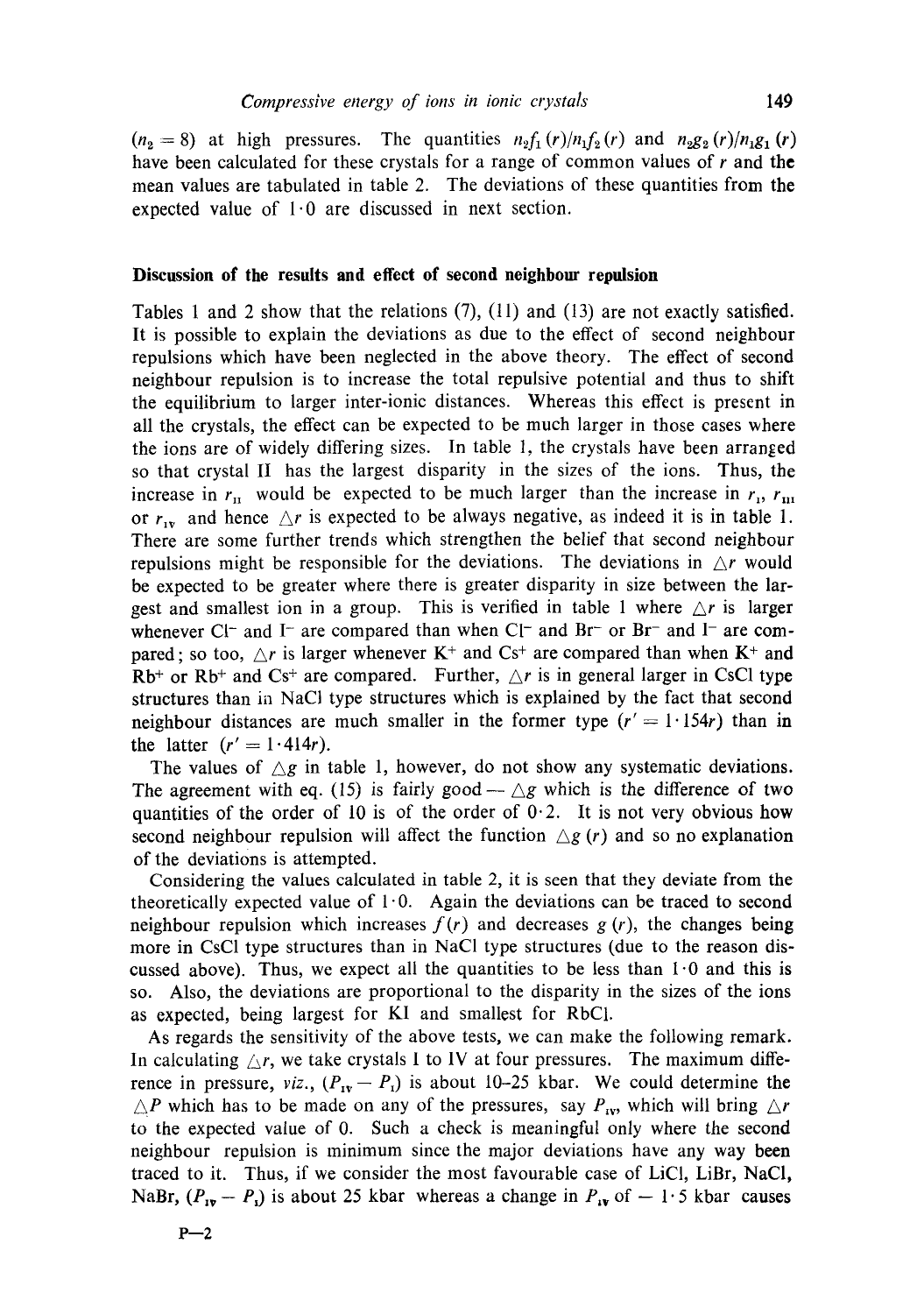# 150 *Ramesh Narayan and S Ramaseshan*

 $\Delta r$  to become 0. But, apart from this, the very fact that the deviations are so systematic and are amenable to a consistent explanation is itself a pointer to the plausibility of the approach taken in this paper.

# **Corrections for second neighbour repulsion**

It is not possible to develop a theory with a general repulsive function with second neighbour repulsions also included. However, an approximate correction has been attempted as follows. In the repulsive potential of Tosi and Fumi (1964), we note that there are two terms, one for nearest neighbour repulsion and the other for next nearest neighbour repulsion. It is assumed here that this potential function does indeed describe how the two contributions are split up [there is no justification for this, since in the procedure of Tosi and Fumi (1964) it is only the total function that has been made to fit the experimental data]. Then eq. (5) is modified to

Table 3. Testing relation (7) among lattice spacings and relation (11) among compressibilities for sets of alkali halides after applying correction for second neighbour repulsion.

| Type            | Combination of Alkali   |                            | $\triangle r(A)$    |  |
|-----------------|-------------------------|----------------------------|---------------------|--|
| οf<br>structure | Halides                 | $\langle \Delta r \rangle$ | r.m.s.<br>deviation |  |
| NaCl            | LiCl, LiBr, NaCl, NaBr  | $+0.0127$                  | 0.0021              |  |
|                 | LiCl. LiI, NaCl. NaI    | $+0.0210$                  | 0.0010              |  |
|                 | LiBr. LiI. NaBr. NaI    | $-0.0150$                  | 0.0024              |  |
|                 | NaCl. NaBr. KCl. KBr    | $-0.0003$                  | 0.0005              |  |
|                 | NaCl, NaI, KCl, KI      | $+0.014$                   | $\bullet$           |  |
|                 | NaBr, NaI, KBr, KI      | $+0.0133$                  | 0.0013              |  |
| CsCl            | RbCl, RbBr<br>KCI. KBr. | $-0.0025$                  | 0.0008              |  |
|                 | RbCl, RbI<br>KCI. KI.   | $+0.0050$                  | 0.0                 |  |
|                 | RbBr, RbI<br>KBr. KI.   | $+0.0074$                  | 0.0005              |  |

**Table** 4, Testing relation (13) (ligancy effect) for potassium and rubidium halides after applying correction for second neighbour repulsion.

|            | $\frac{n_2f_1(r)}{n_1f_2(r)}$                            |                     |             | $\frac{n_{\mathbf{a}}f_1(r)}{n_{\mathbf{1}}f_{\mathbf{a}}(r)}$             |                      |
|------------|----------------------------------------------------------|---------------------|-------------|----------------------------------------------------------------------------|----------------------|
| Crystals   | $\left\langle n_2 f_1(r) \atop n_1 f_2(r) \right\rangle$ | r.m.s.<br>deviation | Crystals    | $\left\langle \frac{n_{\rm s}f_1(r)}{n_{\rm t}f_{\rm s}(r)} \right\rangle$ | r.m.s.<br>deviation  |
| KCI        | 1.06                                                     | 0.0                 | RbC1        | $1 - 12$                                                                   | $\ddot{\phantom{1}}$ |
| <b>KBr</b> | $1 - 03$                                                 | 0.006               | <b>RbBr</b> | 1.08                                                                       | . .                  |
| K1         | 0.99                                                     | 0.006               | RbI         | 1.04                                                                       | $\cdot$              |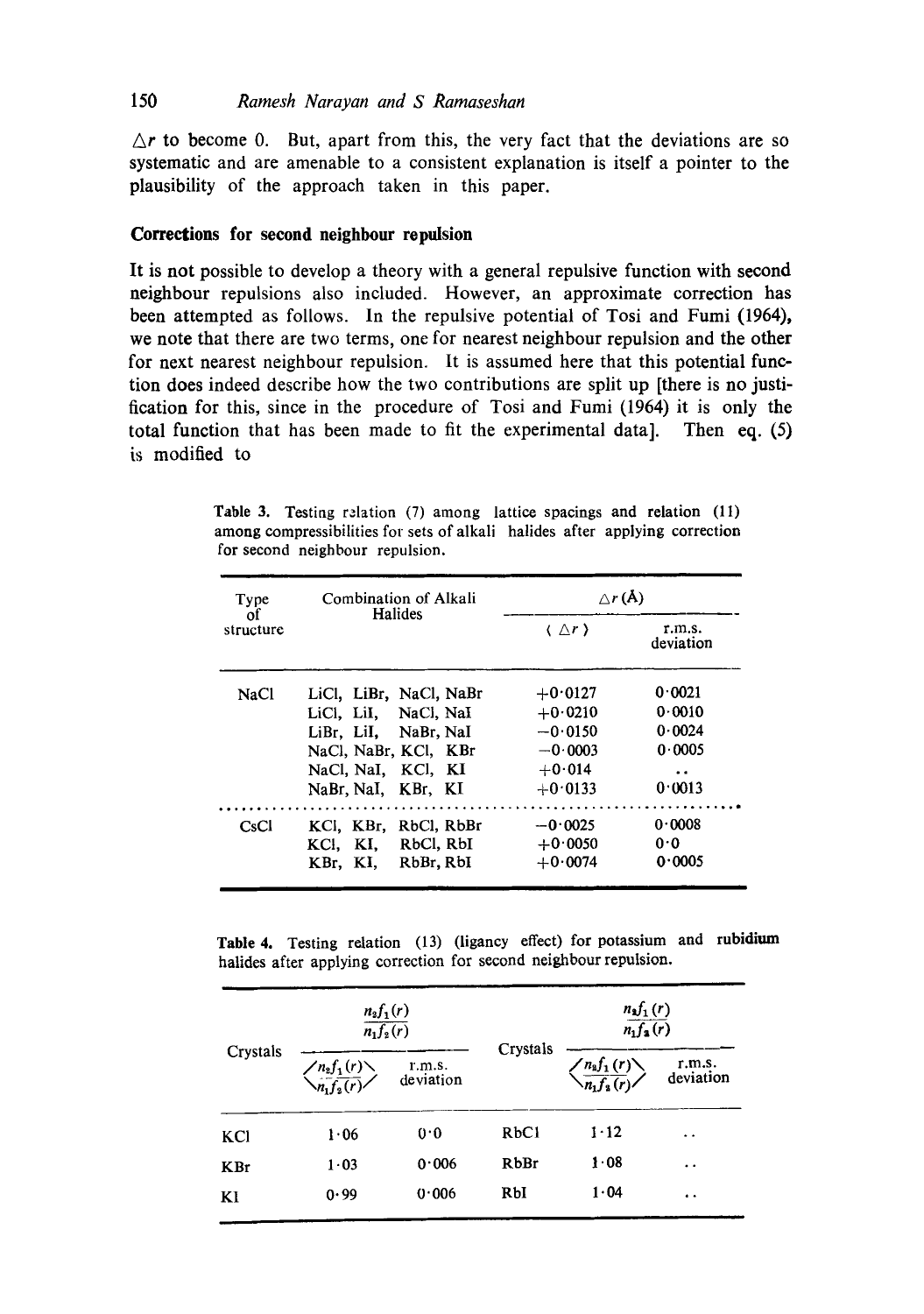*Compressive energy of ions in ionic crystals* 151

$$
W_{+}'(r_{+}) = W_{-}'(r_{-}) = \frac{\mathrm{d}W}{\mathrm{d}r} - \frac{ae^{2}}{r^{2}} - \frac{6C}{r^{7}} - \frac{8D}{r^{9}} + \frac{\mathrm{d}W_{2\mathrm{reb}}}{\mathrm{d}r}
$$
(20)

where  $dW_{2\text{re}}/dr$ , the derivative of the second neighbour repulsive energy, is calculated from the potential of Tosi and Fumi (1964).

Table 3 shows the mean values of  $\Delta r$  calculated after applying this correction. All the combinations in table 1 could not be corrected since Tosi and Fumi (1964) have not given their repulsive potential for the caesium halides. It is seen that  $\Delta r$  in table 3 has become positive in most cases showing that the correction for second neighbour repulsion is in the right direction. There is, however, an overcorrection in most cases which is probably due to our questionable procedure of splitting the potential of Tosi and Fumi (1964) into two parts and attaching a physical significance to each.

Table 4 shows the values of  $n_2f_1(r)/n_1f_2(r)$  calculated after applying the correction (20). Again it is seen that the values are pulled towards the expected value of  $1 \cdot 0$ , although over corrected in some cases.

The above corrections for second neighbour repulsion are not meant as any quantitative checks. Their chief function is to illustrate that corrections for second neighbour repulsion do alter the values in tables 1 and 2 in the required direction.

### **Conclusion**

Starting from the physically pleasing postulate [equation (1)] that the repulsive potential is the sum of two contributions, one from each ion, we have derived certain results which have been verified numerically for the family of alkali halides. It has been possible to explain the deviations consistently in terms of second neighbour repulsions. By putting in an explicit functional form for the individual ionic repulsive potentials, it would then be possible to include second neighbour repulsions directly in the theory.

If we introduce two parameters for each repulsive function (as has been done by most earlier workers) then, in the above approach, we would require sixteen parameters to describe the set of alkali halides considered. For the same alkali halides, the original approach of Born requires thirty parameters whereas the Tosi and Fumi approach requires twenty-three. Also, some of the above tests seem to indicate that we might expect the same parameters to describe a crystal over a range of pressures and even in two different structures. This means we could do away with the idea of structure-dependent parameters introduced by Tosi and Fumi (1962).

We should mention that recently Smith (1972) has postulated atom dependent potentials to account for the repulsive potential of *rare-gas atoms* in binary collisions. His approach seems to lead to better results in that problem.

# **Appendix**

To facilitate a better appreciation of the quantities entering in the analysis, we present here a few sample calculations and results. Table 5 shows the quantities entering in the calculation of  $f(r)$  and  $g(r)$  for the crystal LiCl at various pressures from 0 to 45 kbar. Figure 1 shows  $f(r)$  plotted as a function of r for the four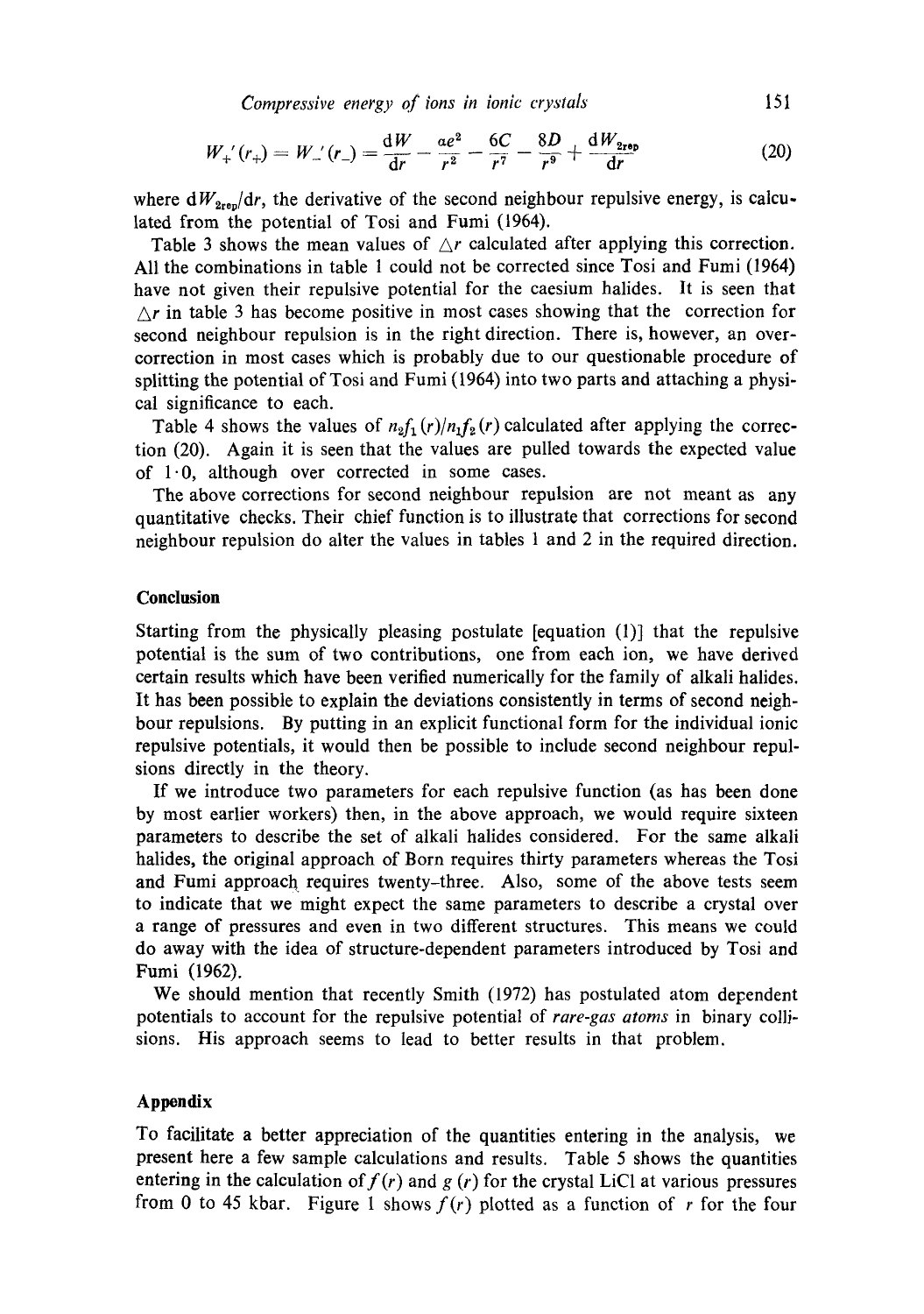| $\boldsymbol{P}$ | r<br>(A) | $K$ $\beta$<br>(10 <sup>-12</sup> cm <sup>2</sup> . (10 <sup>-4</sup> deg <sup>-1</sup> ) |          | dW/dr   | $ae^2/r^2$ | $6C/r^2$                          | $8D/r^9$ | f(r)    |
|------------------|----------|-------------------------------------------------------------------------------------------|----------|---------|------------|-----------------------------------|----------|---------|
| (kbar)           |          | $dyne^{-1}$                                                                               |          |         |            | $(10^{-5}$ erg cm <sup>-1</sup> ) |          |         |
| 0                | 2.570    | $3 - 36$                                                                                  | 1.22     | 4.32    | 61.0       | 9.16                              | 1.70     | $-67.5$ |
| 5                | 2.557    | 3.11                                                                                      | $1 - 15$ | 2.41    | 61.7       | 9.49                              | 1.78     | $-70.6$ |
| 10               | 2.545    | 2.90                                                                                      | 1.08     | 0.456   | 62.2       | 9.80                              | 1.86     | $-73.4$ |
| 15               | 2.533    | 2.73                                                                                      | 1.04     | $-1.37$ | 62.8       | $10 \cdot 1$                      | 1.94     | $-76.2$ |
| 20               | 2.522    | 2.59                                                                                      | 1.00     | $-3.21$ | 63.4       | 10.4                              | 2.02     | $-79.0$ |
| 25               | 2.511    | 2.46                                                                                      | 0.958    | $-5.04$ | 63.9       | 10.8                              | 2.10     | $-81.8$ |
| 30               | 2.501    | 2.33                                                                                      | 0.918    | $-6.82$ | 64.5       | $11 \cdot 1$                      | 2.17     | $-84.6$ |
| 35               | 2.491    | 2.21                                                                                      | 0.881    | $-8.58$ | 65.0       | 11.4                              | 2.25     | $-87.2$ |
| 40               | 2.482    | $2 \cdot 11$                                                                              | 0.851    | $-10.3$ | 65.4       | $11 \cdot 7$                      | 2.33     | $-89.7$ |
| 45               | 2.473    | 2.02                                                                                      | 0.823    | $-12.0$ | 65.9       | 12.0                              | 2.40     | $-92.3$ |
|                  |          |                                                                                           |          |         |            |                                   |          |         |

Table 5. Details of calculations of  $f(r)$  and  $g(r)$  for the crystal LiCl.

| $\boldsymbol{P}$<br>$(k \text{ bar})$ | $\frac{T}{\widetilde{K}}\left(\frac{\partial K}{\partial T}\right)$<br>$+\frac{\beta}{K}\left(\frac{\partial K}{\partial P}\right)_T$<br>$(10^{-2})$ | $d^2W/dr^2$ | $2\alpha e^2/r^3$ | $42C/r^8$<br>$105$ erg cm <sup>-2</sup> | $72D/r^{10}$ | g(r)<br>$(10^{-6}$ cm <sup>2</sup> .<br>$\text{erg}^{-2}$ ) |
|---------------------------------------|------------------------------------------------------------------------------------------------------------------------------------------------------|-------------|-------------------|-----------------------------------------|--------------|-------------------------------------------------------------|
| 0                                     | $-0.805$                                                                                                                                             | 1.40        | 0.475             | 0.249                                   | 0.065        | 4.53                                                        |
| 5                                     | $-0.759$                                                                                                                                             | 1.49        | 0.482             | 0.260                                   | 0.068        | 4.35                                                        |
| 10                                    | $-0.713$                                                                                                                                             | 1.57        | 0.489             | 0.270                                   | 0.071        | 4.17                                                        |
| 15                                    | $-0.686$                                                                                                                                             | 1.65        | 0.496             | 0.280                                   | 0.075        | 4.00                                                        |
| 20                                    | $-0.660$                                                                                                                                             | 1.72        | 0.503             | 0.290                                   | 0.078        | 3.86                                                        |
| 25                                    | $-0.632$                                                                                                                                             | 1.79        | 0.509             | 0.300                                   | 0.082        | $3 - 73$                                                    |
| 30                                    | $-0.606$                                                                                                                                             | 1.87        | 0.515             | 0.310                                   | 0.085        | 3.60                                                        |
| 35                                    | $-0.582$                                                                                                                                             | 1.95        | 0.522             | 0.320                                   | 0.088        | 3.47                                                        |
| 40                                    | $-0.562$                                                                                                                                             | 2.02        | 0.527             | 0.330                                   | 0.092        | 3.37                                                        |
| 45                                    | $-0.543$                                                                                                                                             | 2.09        | 0.533             | 0.339                                   | 0.095        | 3.27                                                        |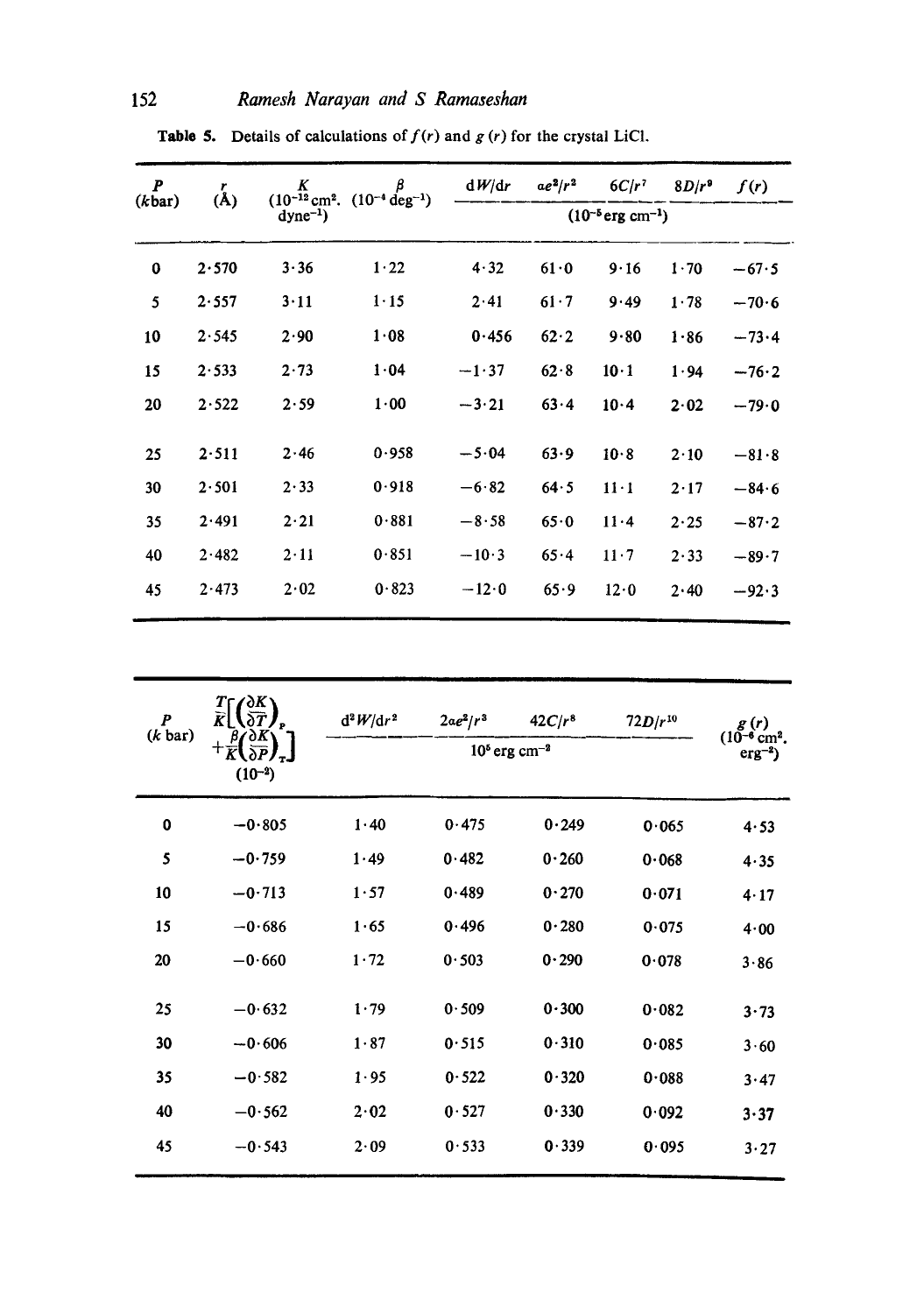

Figure 1. Curves of  $f(r)$  vs r for LiCl, LiBr, NaCl and NaBr to test relation (7) among their lattice spacings.



Figure 2. Curves of  $f(r)$  vs  $g(r)$  for LiCl, LiBr, NaCl and NaBr to test relation (11) among their compressibilities,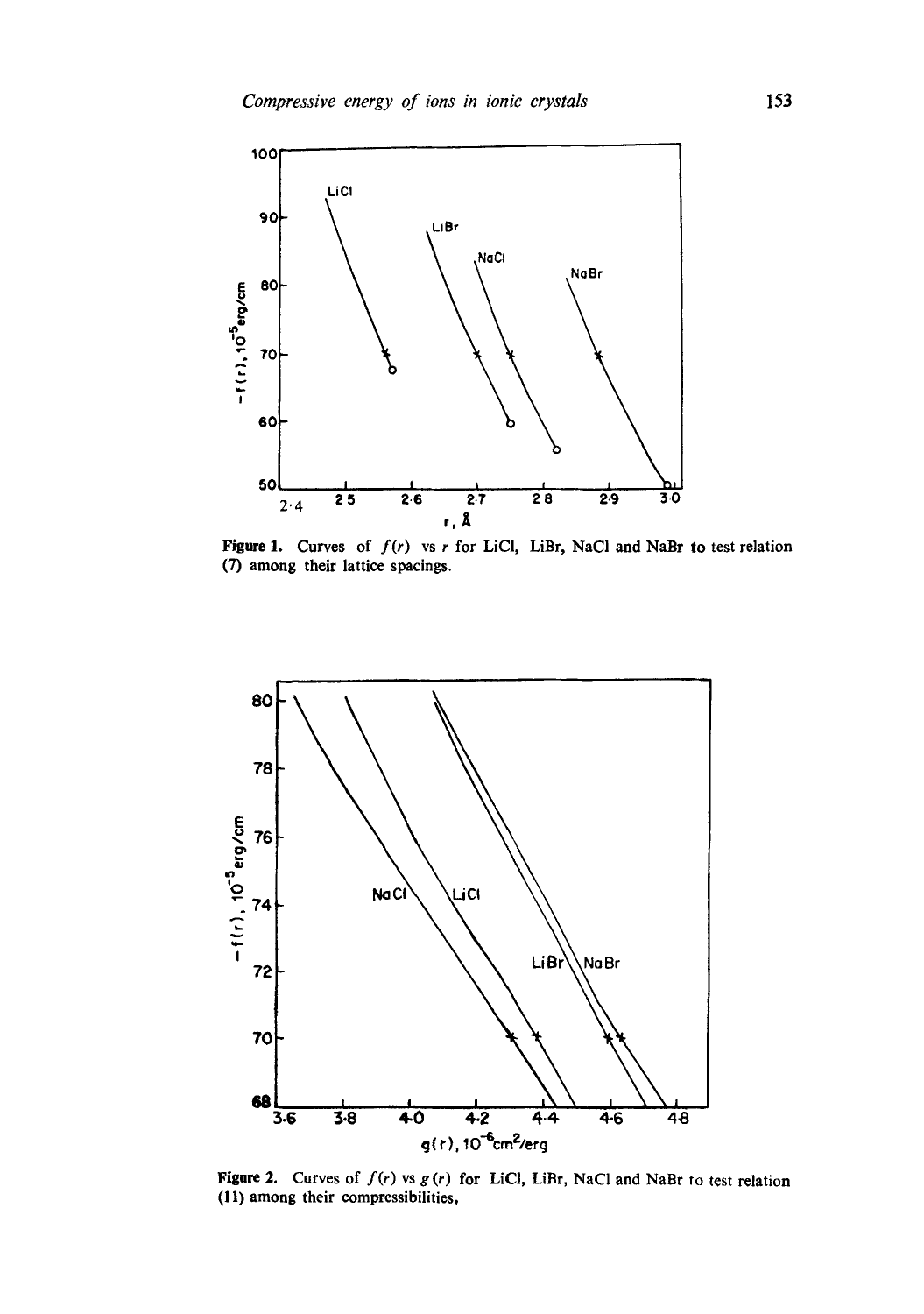| Table 6.                                        |                 | Testing relation (7) among lattice |                |                                           |                                   | spacings and relation (11) among compressibilities for the set of alkali halides: LiCl, LiBr, NaCl, NaBr. |                |               |                |                                  |                                                     |                                                                                                            | 154                             |
|-------------------------------------------------|-----------------|------------------------------------|----------------|-------------------------------------------|-----------------------------------|-----------------------------------------------------------------------------------------------------------|----------------|---------------|----------------|----------------------------------|-----------------------------------------------------|------------------------------------------------------------------------------------------------------------|---------------------------------|
| $\overline{10^{-6}}$ erg.<br>cm <sup>-1</sup> ) | $r_{\rm{nlcl}}$ | $r_{\rm diff}$                     | $r_{\rm vaci}$ | 'n<br>$\mathbf{r}^2$                      | $\Delta$                          | $1 \triangle r - (\triangle r)$                                                                           | $g_{\rm inel}$ | $g_{\rm thr}$ | $g_{\rm NaCl}$ | $g_{\rm \scriptscriptstyle NBF}$ | $\Delta g$                                          | $ \triangle g-\langle \triangle g \rangle $                                                                |                                 |
|                                                 |                 |                                    |                |                                           | All values in 10 <sup>-8</sup> cm |                                                                                                           |                |               |                |                                  | All values in 10 <sup>-6</sup> cm <sup>2</sup> /erg |                                                                                                            |                                 |
| 89                                              | 2.568           | 2.709                              | 2.758          | 2.892                                     | $-0.007$                          | 0.0022                                                                                                    | 4.50           | 4.71          | 4.44           | 4.77                             | 0.12                                                | 0.014                                                                                                      |                                 |
| \$                                              | 2.564           | 2.704                              | 2.753          | 2.888                                     | $-0.005$                          | 0.0002                                                                                                    | 4.44           | 4.65          | 4.37           | 4.70                             | 0.12                                                | 0.014                                                                                                      |                                 |
| $\mathcal{L}$                                   | 2.560           | 2.699                              | 2.749          | 2.883                                     | $-0.005$                          | 0.0002                                                                                                    | 4.38           | 4.59          | 4.30           | 4.63                             | $0 - 12$                                            | 0.014                                                                                                      |                                 |
| $\overline{r}$                                  | 2.555           | 2.694                              | 2.744          | 2.879                                     | $-0.004$                          | 0.0008                                                                                                    | 4.32           | 4.54          | 4.23           | 4.57                             | 0.12                                                | 0.014                                                                                                      | Ramesh Narayan and S Ramaseshan |
| 72                                              | 2.551           | 2.689                              | 2.740          | 2.874                                     | $-0.004$                          | 0.0008                                                                                                    | 4.26           | 4.49          | 4.17           | 4.51                             | $\overline{0}$                                      | 0.024                                                                                                      |                                 |
| 73                                              | 2.547           | 2.684                              | 2.736          | 2.870                                     | $-0.003$                          | 0.0018                                                                                                    | 4.19           | 4.44          | 4.10           | 4.46                             | 0.11                                                | 0.024                                                                                                      |                                 |
| 74                                              | 2.542           | 2.680                              | 2.732          | 2.866                                     | $-0.004$                          | 0.0008                                                                                                    | $4 - 13$       | 4.38          | 4.03           | 4.42                             | 0.14                                                | 0.006                                                                                                      |                                 |
| 75                                              | 2.538           | 2.676                              | 2.728          | $\overline{5}$<br>2.86                    | $-0.005$                          | 0.0002                                                                                                    | 4.07           | 4.33          | 3.97           | 4.36                             | 0.13                                                | 0.004                                                                                                      |                                 |
| 76                                              | 2.534           | 2.671                              | 2.724          | 2.857                                     | $-0.004$                          | 0.0008                                                                                                    | 10.4           | 4.27          | 3.90           | 4.30                             | 0.14                                                | 0.006                                                                                                      |                                 |
| 77                                              | 2.530           | 2.667                              | 2.720          | 2.853                                     | $-0.004$                          | 0.0008                                                                                                    | 3.96           | 4.22          | 3.84           | 4.25                             | 0.15                                                | 0.016                                                                                                      |                                 |
| 78                                              | 2.526           | 2.663                              | 2.716          | 2.848                                     | $-0.005$                          | 0.0002                                                                                                    | 3.91           | 4.17          | 3.77           | 4.19                             | 0.16                                                | 0.026                                                                                                      |                                 |
| 79                                              | 2.522           | 2.658                              | 2.712          | 2.844                                     | $-0.004$                          | 0.0008                                                                                                    | 3.86           | 4.12          | 3.71           | 4.13                             | 0.16                                                | 0.026                                                                                                      |                                 |
| 80                                              | 2.518           | 2.654                              | 2.708          | ₽,<br>2.84                                | $-0.004$                          | 0.0008                                                                                                    | 3.81           | 4.07          | 3.66           | 4.08                             | 0.16                                                | 0.026                                                                                                      |                                 |
|                                                 |                 |                                    |                | $\frac{1}{2}$<br>$\overline{\phantom{a}}$ | $-0.0048$                         |                                                                                                           |                |               |                |                                  | $( \triangle g ) = 0.134$                           |                                                                                                            |                                 |
|                                                 |                 |                                    |                |                                           |                                   | $[(\triangle r^2) - (\triangle r)^2]$ <b>i</b> = 0.0010                                                   |                |               |                |                                  |                                                     | $\left[\;\langle\;\triangle g^2\;\rangle-\langle\;\triangle g\;\rangle^2\;\right]\!\!$ is $=0\!\cdot\!002$ |                                 |

# Ramesh Narayan and S Ramaseshan